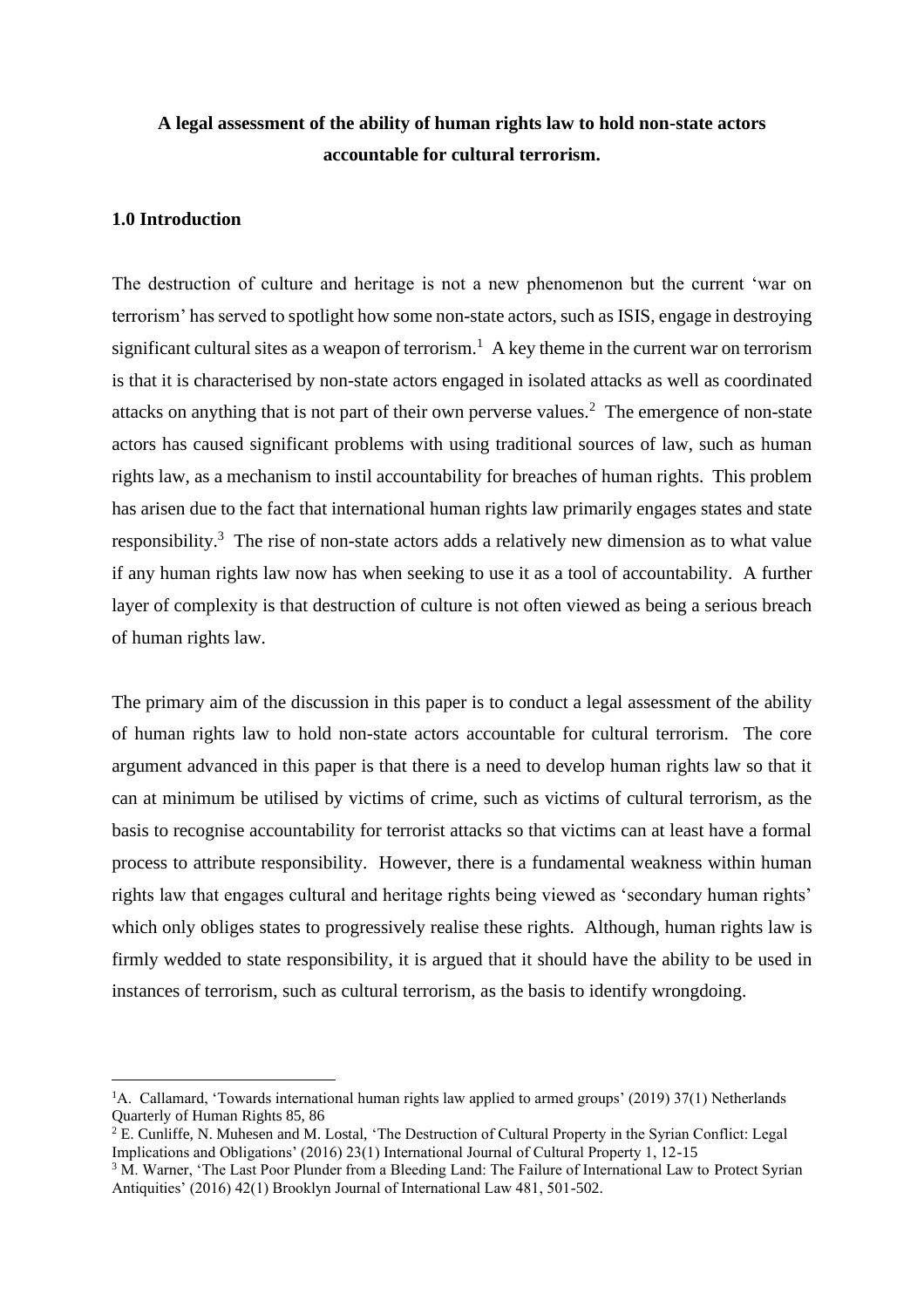Before commencing the discussion, it is important to briefly define cultural terrorism. In *Prosecutor v Al Faqi Al Mahdi<sup>4</sup>* the International Criminal Court defined cultural terrorism as being related to the destruction of artefacts or relics that were of significant cultural or heritage value to an identifiable people.<sup>5</sup>

#### **2.0 International Human Rights Law and the Non-State Actors**

In order to pursue the aim and argument above, it is necessary to begin our discussion by focusing on identifying the cultural heritage rights framework. This will provide the basis to identify the human rights law that may be engaged by the very acts of cultural terrorism.

The legal framework advancing cultural rights is primarily found in Article 15(1)(a) of the 'International Covenant on Economic, Social and Cultural Rights (ICESR) which expressly advances everyone's right "to take part in cultural life".<sup>6</sup> Although this right is framed in quite vague terms, there are three aspects to this right. Firstly, the right to take part in cultural life, secondly, the right to benefit from scientific progress and thirdly, the right to the benefit of protection on scientific progress.<sup>7</sup> The right stems from Article 27 of the Universal Declaration on Human Rights seeking to give protection to things of significance to cultures by within a definitional approach that affords considerable flexibility in defining what is culture.<sup>8</sup> The most significant aspect of the right in the context of this paper is the right afforded to take part in culture as this part of the right is breached when cultural sites are destroyed. The scope of this right extends to funding culture, to protecting creative freedom to protecting cultural heritage.<sup>9</sup>

However, there are other legal standards that are of interest when defining the scope of the right to culture or so-called 'cultural rights'. Firstly, the UNESCO Universal Declaration on Cultural Diversity (2001) provides that there are a "set of distinctive spiritual, material,

<sup>4</sup> Judgement and sentence, (ICC-01/12-01/15) 27 September 2016.

<sup>5</sup> W. Schabas, 'Al Mahdi Has Been Convicted of a Crime He Did Not Commit' (2017) 49(1) Case Western Reserve of International Law 75, 101-102.

<sup>&</sup>lt;sup>6</sup> International Covenant on Economic, Social and Cultural Rights (adopted on 16 December 1966, entry into force 3 January 1976) (ICESCR) Res 2200A(XXI) article 15(1)(a)

<sup>&</sup>lt;sup>7</sup> Ibid, Article  $15(1)(a)-(c)$ .

<sup>8</sup> B. Saul, D. Kinley and J. Mowbray, *The International Covenant on Economic, Social and Cultural Rights: Commentary, Cases and Materials* (Oxford, 2014), 288-299.

<sup>9</sup> R. O'Keefe. 'The Right to Take Part In Cultural Life Under Article 15 of the ICESCR' (1998) 47(4) International and Comparative Law Quarterly 904, 906-909.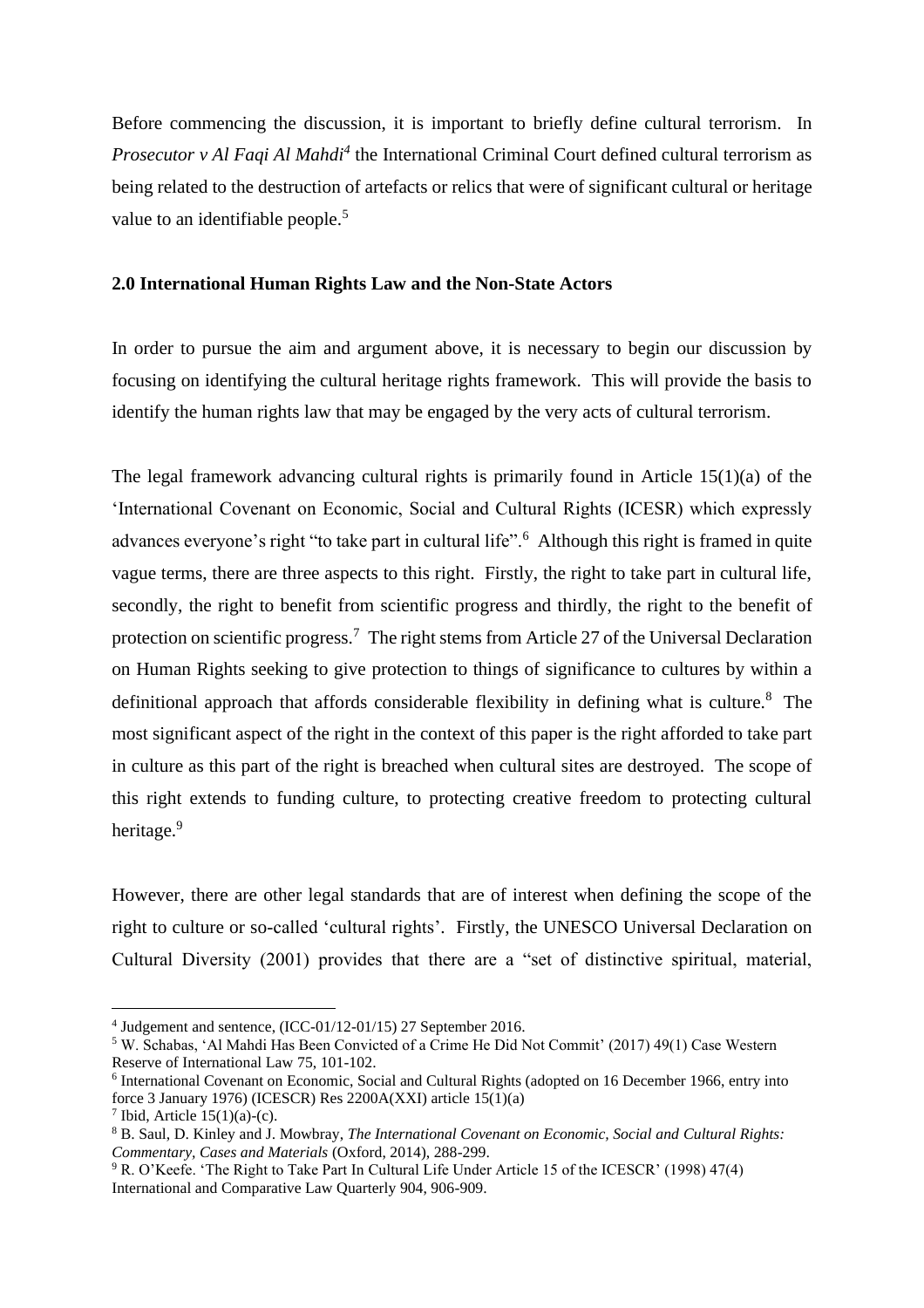intellectual and emotional features of society or social group, and that it encompasses … lifestyles, ways of living together, value systems, traditions and beliefs".<sup>10</sup> Secondly, the UN Security Council Resolution 33/20 also expressly provides that the destruction of or damage to cultural heritage may have a detrimental and irreversible impact on the enjoyment of cultural rights".<sup>11</sup>

These standards provide clearly evidence of a general human right to culture and more specifically a general right to access culture. The engagement of this framework with the levels of destruction by ISIS can be considered highly relevant. Specifically, the repression of non-Sunni Islamic by the creation of 'morality police' to enforce ISIS values and the destruction of ancient civilisation heritage sites are "situated within a carefully articulated theological framework... key to the creation of a new and ideologically pure 'Islamic State'".<sup>12</sup> Others such as Higgins contends that cultural "attacks have also led to the displacement of peoples and groups, and thus have contributed to the dilution or erosion of their cultural heritage and expressions".<sup>13</sup>

#### **3.0 The Applicability of Human Rights Law to Non-State Actors**

It is now appropriate to progress further by examining the specific issue of how, if at all, international human rights law might apply to non-state actors such as ISIS. Furthermore, to consider its impact, if any, on the conduct of non-state actors such as ISIS.

As noted in the introduction, a fundamental premise of international human rights law is that states are the primary bearer of obligation and responsibility when it comes to respect, protection and fulfilment of human rights standards. This is evident in the ICESR where Article 2(1) positions the duty on states to "take steps…with the view to progressively achieving full realisation" of the rights contained within the ICESR.<sup>14</sup> As Nowak and Januszewski notes that human rights law is "state-centrism…seem[s] to run like a golden

<sup>10</sup> UN Educational, Scientific and Cultural Organisation (UNESCO), *UNESCO Universal Declaration on Cultural Diversity*, 2 November 2001, Available at:

<sup>&</sup>lt;https://www.refworld.org/docid/435cbcd64.html> Accessed 10th May 2020.

<sup>11</sup> UNHRC Res 33/20 (30 September 2016) UN Doc A/HRC/33/L.21

<sup>&</sup>lt;sup>12</sup> B. Isakhan and J. Zarandona, 'Layers of religious and political iconoclasm under the Islamic State: symbolic sectarianism and pre-monotheistic iconoclasm' (2018) 24(1) International Journal of Heritage Studies 1, 2-3. <sup>13</sup> N. Higgins, *The Protection of Cultural Heritage During Conflict: The Changing Paradigms* (Routledge, 2020), 1

 $14$  ICESCR article 2(1).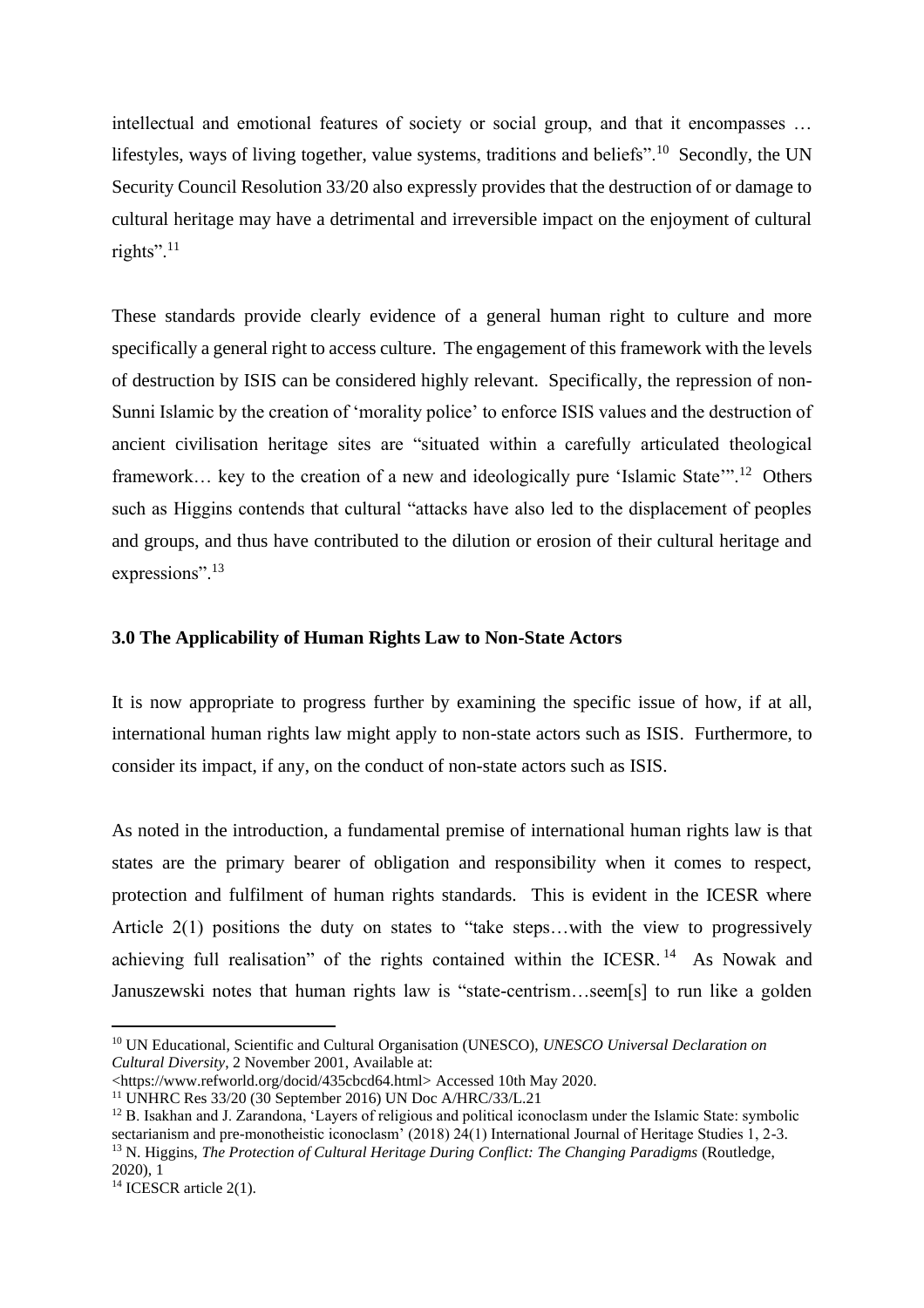thread through the dominant human rights narrative".<sup>15</sup> However, it is recognised by Greer and Weston that "the last…75 years reveal unprecedented levels of human brutality and precarity and unevenly imposed risk and vulnerability" giving rise to an ability to focus on serious wrongdoing by individuals and individual groups.<sup>16</sup>

This creates a specific issue in the context of human rights law as to whether it can apply to non-state actors. Over the course of the last few decades, human rights law has been developed in a way that has been capable of being applied to anyone so long as they have what is referred to as 'effective control' over the region in which the human rights abuses occur.<sup>17</sup> Murray notes that the ability of non-state actors to inflict serious human rights atrocities effectively forces them "onto the international plane and demands the direct attribution of international law rights and obligations".<sup>18</sup> Tan suggests that a non-state actor should be able to demonstrate at least three things before being considered as exercising 'effective control' over an area.<sup>19</sup> These include being able to exercise and assert authority, obtain factual authority and maintain their power in the area.<sup>20</sup> This suggests that non-state actors will only be considered as being equivalent to a state like entities so long as it exists in a quasi-governmental way. The international community tend to classify non-state actors, such as ISIS, as being 'terrorist organisations' where they are not recognised as being quasi-governmental as this recognition may impart a degree of legitimacy to the causes that they are fighting through their acts of terrorism. However, some such Murray highlight that in some instances there is evidence to suggest that ISIS operates in a similar way to states with their own 'justice' system, the ability to raise taxes on people within regions of their control and their own policing service.<sup>21</sup> Further, Murray notes that ISIS has been able to remain in effective control for at five years over six million people within the territory of Syria and Iraq.<sup>22</sup>

<sup>&</sup>lt;sup>15</sup> M. Nowak and K. Januszewski 'Non-State Actors and Human Rights' in M. Noortmann, A. Reinisch & C. Ryngaert (eds) *Non-State Actors in International Law* (Bloomsbury, 2015). 116

<sup>&</sup>lt;sup>16</sup> A. Greer and B. Weston, 'The Betrayal of Human Rights and the Urgency of Universal Corporate Accountability: Reflections on a Post-Kiobel Lawscape' [2015) Humans Rights Law Review 21, 23.

<sup>&</sup>lt;sup>17</sup> D. Tan, 'Filling the Lacuna: De Facto Regimes and Effective Power in International Human Rights Law' (2019) 51 NYUJILP 435, 439-440.

<sup>18</sup> D. Murray, *Human Rights Obligations of Non-State Actors* (Hart, 2016), 126.

 $19$  Tan (n17), 464.

 $20$  Ibid.

 $21$  Murray (n18) 6.

 $22$  Ibid, 10.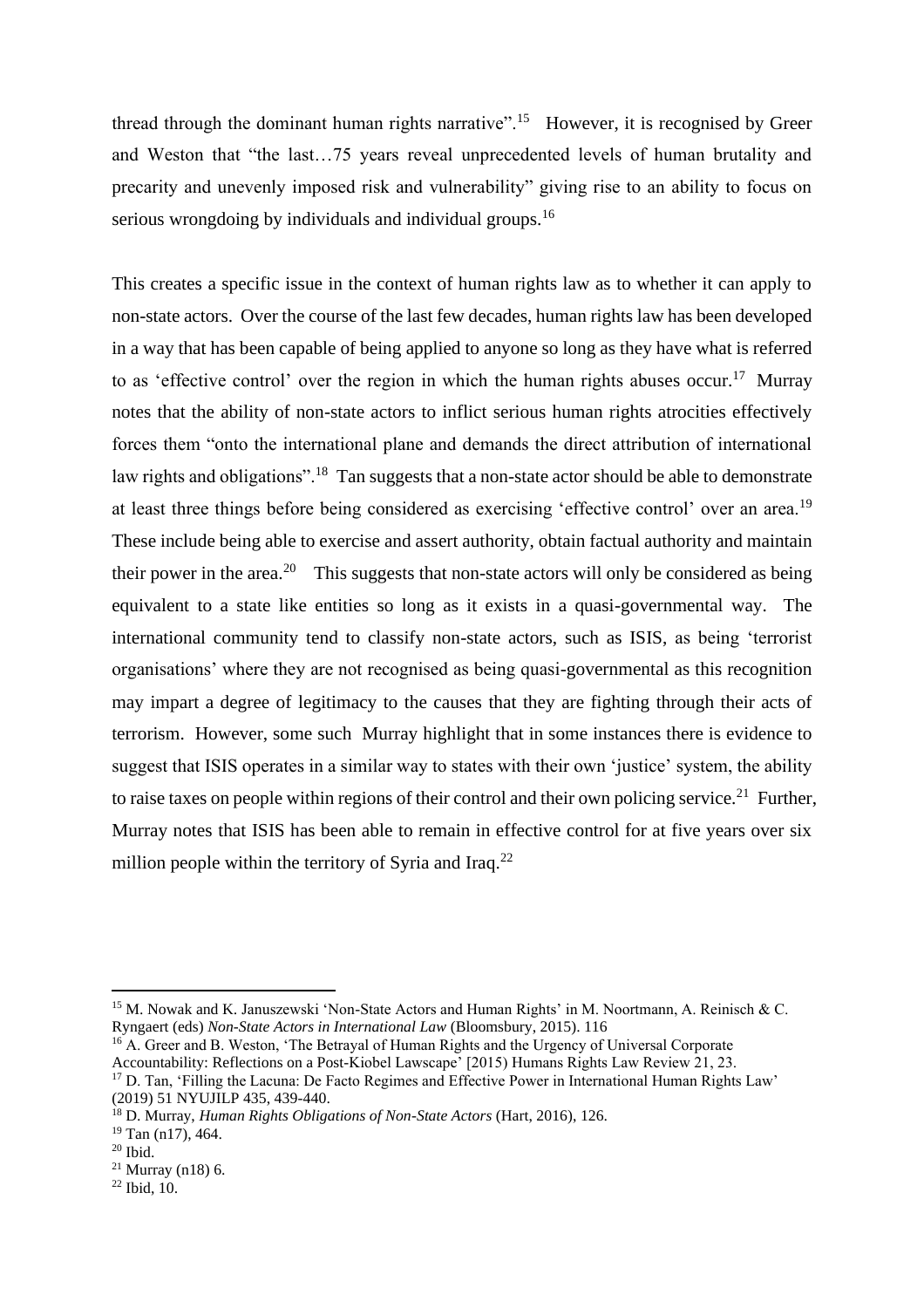The operation of the effective control theory in practice is often highlighted by examining the 'Report of the Secretary-General's Panel of Experts on Accountability in Sri Lanka'.<sup>23</sup> This report noted that "although non-state actors cannot formally become party to a human rights treaty, it is now increasingly accepted that non-state groups exercising *de facto* control over a part of a State's territory must respect fundamental human rights of persons in that territory".<sup>24</sup> Additionally, the UN Security Council has called upon ISIS to respect fundamental rights.<sup>25</sup> Some such as Rodenhäuser contend that it may even be possible for states assign some of their human rights obligations to non-state actors.<sup>26</sup>

However, Fortin contends that an examination of human rights law demonstrates that non-state actors were never intended as having an obligation or at best an enforceable obligation in human rights law.<sup>27</sup> Fortin makes this argument on that basis that non-state actors only feature as part of international law when referring to international humanitarian law as opposed to human rights law where violation of international human rights law tends to be only used in respect of states. This may support an argument that non-state actors are only caught by international humanitarian law rather than human rights law. However, Clapham contends that nothing of great significance can be derived from the use of terminology in human rights law.<sup>28</sup> Further, Tomuschat suggests that the very nature of law is that it has to be interpreted and in the context of human rights law, there is considerable scope to develop its interpretation over time.<sup>29</sup>

As a result, it may be argued that it is theoretically possible for international human rights law to apply to non-state actors despite its state-centric focus. However, the issue is whether human rights law has any purpose as a tool to influence the conduct of non-state actors such as ISIS.

 $^{28}$  A. Clapham, 'Protection of civilians under international human rights law' in H. Willmot, R. Mamiya, S. Sheeran & M. Weller (eds) *Protection of Civilians* (OUP, 2016) 145

<sup>&</sup>lt;sup>23</sup> K. Fortin, *The Accountability of Armed Groups Under Human Rights Law* (OUP, 2017), 339-340

<sup>24</sup> UN Secretary-General, *Report of the Secretary-General's Panel of Experts on Accountability in Sri Lanka* (United Nations, 2011), 188

<sup>25</sup> UNSC Res 2233 (29 July 2015) UN Doc S/Res/2233.

<sup>26</sup> T. Rodenhäuser, *Organizing Rebellion: Non-state Armed Groups Under International Humanitarian Law, Human Rights Law, and International Criminal Law* (OUP, 2018), 135-137.

 $27$  K. Fortin, 'Armed Non-State Actors and International Human Rights Law: An Analysis of the UN Security Council and the UN General Assembly' (Blog van het Utrecht Centre for Accountability and Liability, 13 October 2017) <https://www.blog.ucall.nl/index.php/2017/10/armed-non-state-actors-and-international-humanrights-law-an-analysis-of-the-un-security-council-and-un-general-assembly/>Accessed 10<sup>th</sup> May 2020.

 $29$  C. Tomuschat, 'The Applicability of Human Rights Law to Insurgent Movements' in H. Fischer, U. Froissart, W. Heinegg von Heintschel & C. Raap (eds) *Crisis Management and Humanitarian Protection* (BWV Berliner-Wissenschaft, 2004) 585- 589.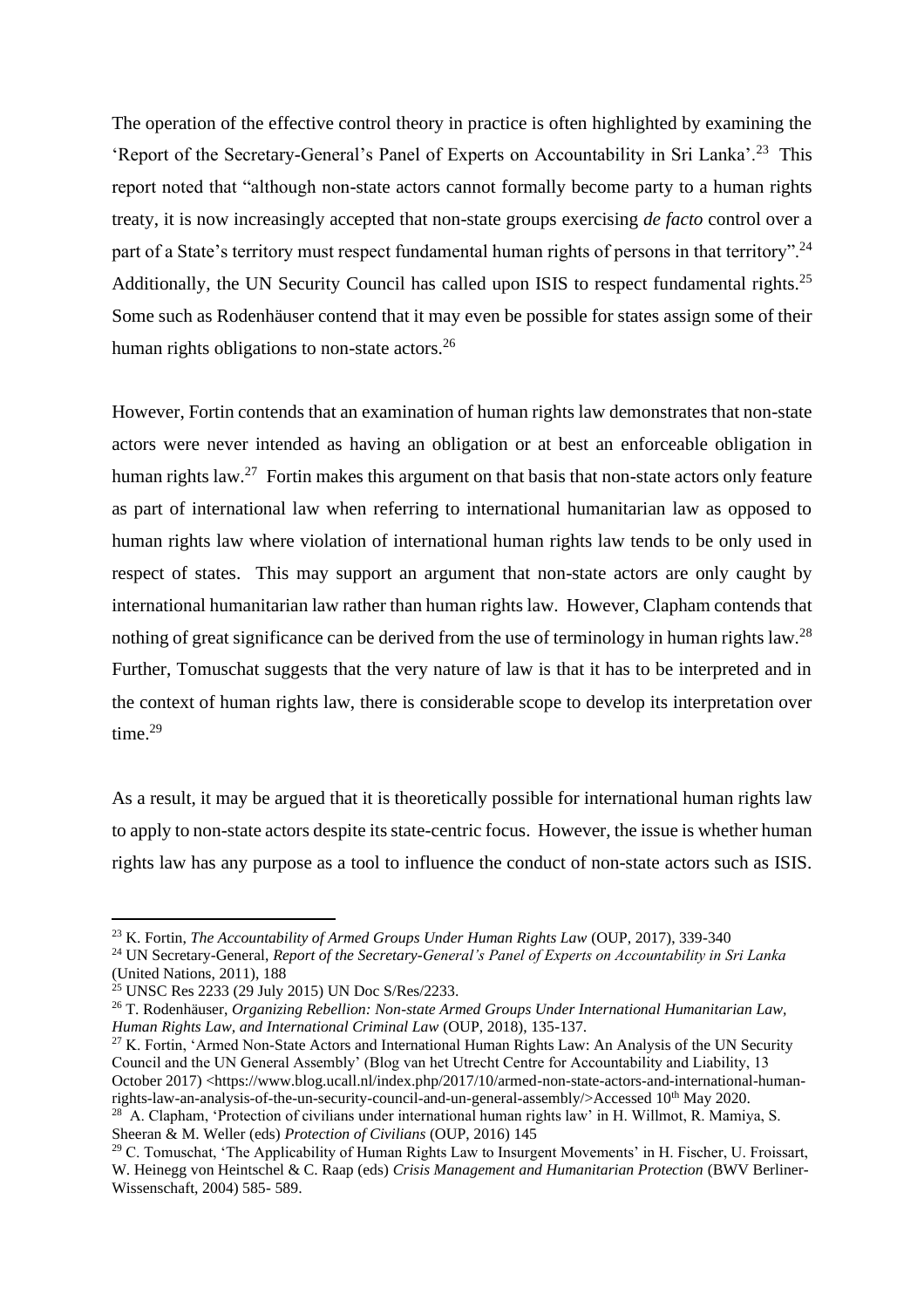It may be argued that even if international judicial tribunals were capable of holding non-state actors accountable for breaches of human rights law, non-state actors would not care.<sup>30</sup> This may call into question the very function of human rights as a tool to hold those accountable for breaches of human rights. The specific problem is that non-state actors, such as ISIS, remain disconnected from the willingness to participate as part of the international world order.<sup>31</sup>

#### **4.0 Conclusion**

The primary aim of the discussion in this paper was to conduct a legal assessment of the ability of human rights law to hold non-state actors accountable for cultural terrorism. The discussion in the second section began by considering the laws that are engaged by acts of cultural terrorism. This discussion found that there are a range of international standards that advance a general cultural right, but also a right to access their culture. Other international standards confirm that any attempt to destroy culture is a breach of fundamental rights.

A core limitation of cultural rights is that they only exist as secondary human rights as they exist as being economic, social and cultural rights. This means that they can be discharged where there is progressive realisation of the right. It is contended that as these rights are not primary fundamental human rights, it serves to cast a shadow over the ability to hold breaches of this right in practice. The discussion in the third section progressed by analysing the problem around holding non-state actors accountable. This discussion found that although human rights law can extend to include non-state actors so long as they exercise sufficient control over an area. However, the problem with this is that non-state actors, such as ISIS, are not influenced by international law or even human rights law which only serves to provide a very limited basis to hold these non-state actors accountable.

In final conclusion, it can be argued that there are at least two fundamental weaknesses in relying on international human rights law to hold non-state actors accountable for cultural terrorism. Firstly, cultural rights are viewed as being a secondary human right and secondly,

<sup>30</sup> M. Toomey and B. Singleton, 'The Post-9/11 "Terrorism" Discourse and Its Impact on Nonstate Actors: A Comparative Study of the LTTE and Hamas' (2014) 6(2) *Asian Politics and Policy* 183, 184-188.

<sup>31</sup> M. Frulli, 'The Criminalization of Offences against Cultural Heritage: The Quest for Consistency' (2011) 22(1) EJIL 203, 204-206.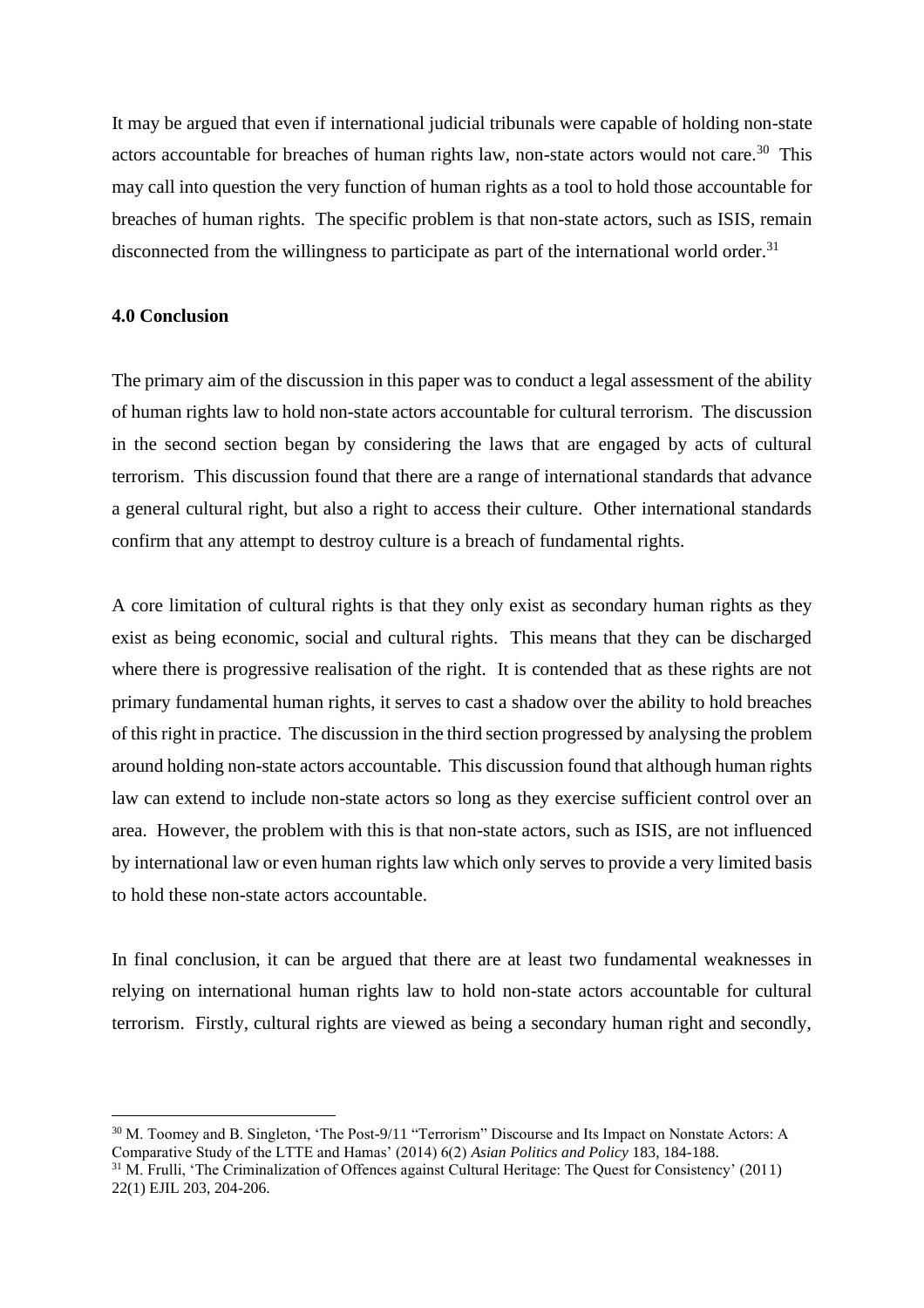international human rights law does not always apply to non-state actors and even when it does it may have limited impacted on influencing their conduct.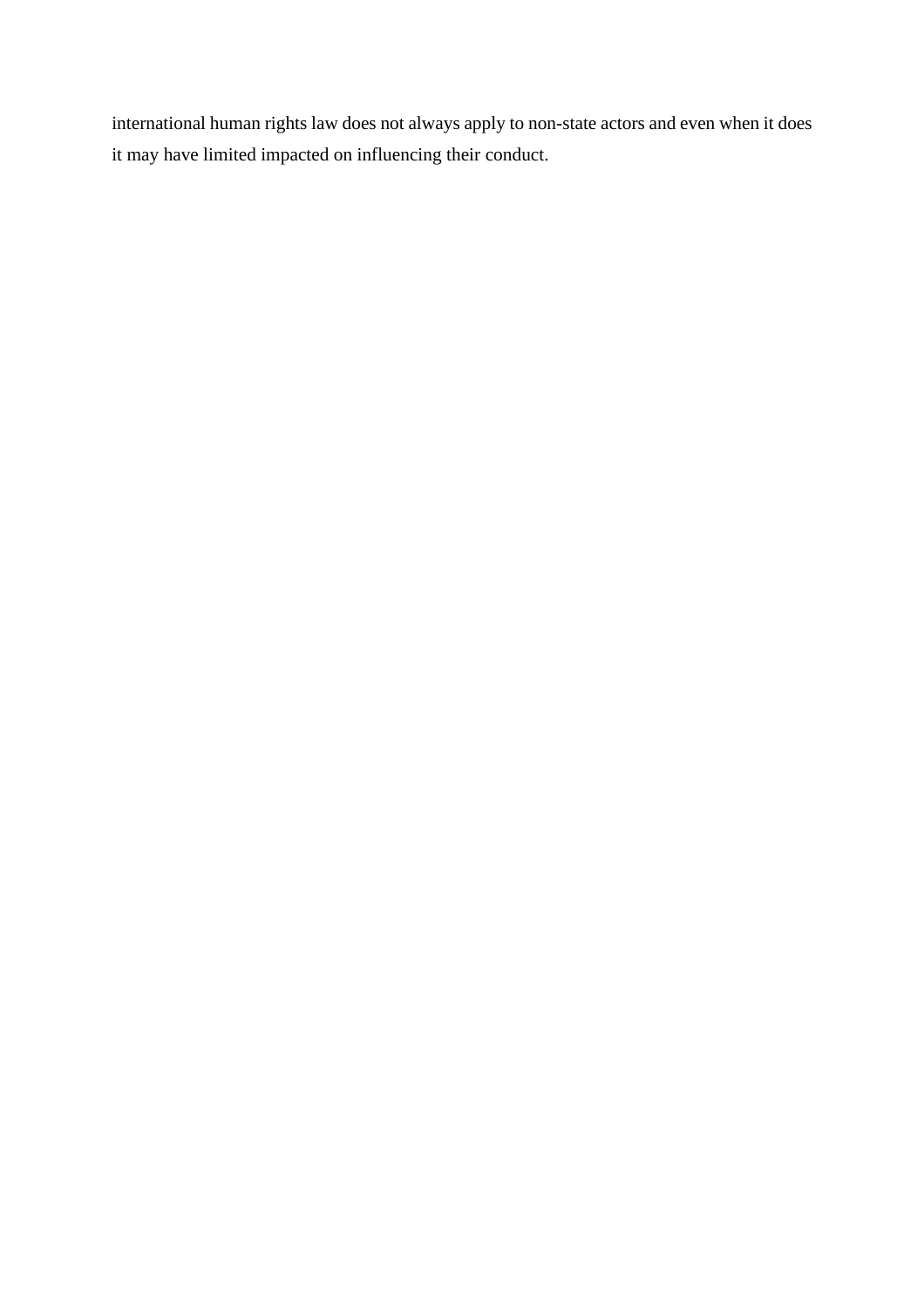## **References:**

Callamard, A., 'Towards international human rights law applied to armed groups' (2019) 37(1) Netherlands Quarterly of Human Rights 85.

Cunliffe, E., N. Muhesen and M. Lostal, 'The Destruction of Cultural Property in the Syrian Conflict: Legal Implications and Obligations' (2016) 23(1) International Journal of Cultural Property 1.

Clapham, A., 'Protection of civilians under international human rights law' in H. Willmot, R. Mamiya, S. Sheeran & M. Weller (eds) *Protection of Civilians* (OUP, 2016).

Fortin, K., *The Accountability of Armed Groups Under Human Rights Law* (OUP, 2017).

Fortin, K., 'Armed Non-State Actors and International Human Rights Law: An Analysis of the UN Security Council and the UN General Assembly' (Blog van het Utrecht Centre for Accountability and Liability, 13 October 2017)

<https://www.blog.ucall.nl/index.php/2017/10/armed-non-state-actors-and-internationalhuman-rights-law-an-analysis-of-the-un-security-council-and-un-generalassembly/>Accessed  $10^{th}$  May 2020.

Frulli, M., 'The Criminalization of Offences against Cultural Heritage: The Quest for Consistency' (2011) 22(1) EJIL 203.

Greer, A. and B. Weston, 'The Betrayal of Human Rights and the Urgency of Universal Corporate Accountability: Reflections on a Post-Kiobel Lawscape' [2015) Humans Rights Law Review 21.

Higgins, N., *The Protection of Cultural Heritage During Conflict: The Changing Paradigms* (Routledge, 2020).

Isakhan, B. and J. Zarandona, 'Layers of religious and political iconoclasm under the Islamic State: symbolic sectarianism and pre-monotheistic iconoclasm' (2018) 24(1) International Journal of Heritage Studies 1.

Murray, D., *Human Rights Obligations of Non-State Actors* (Hart, 2016).

Nowak, M. and K. Januszewski 'Non-State Actors and Human Rights' in M. Noortmann, A. Reinisch & C. Ryngaert (eds) *Non-State Actors in International Law* (Bloomsbury, 2015).

O'Keefe. R., 'The Right to Take Part In Cultural Life Under Article 15 of the ICESCR' (1998) 47(4) International and Comparative Law Quarterly 904.

UN Secretary-General, *Report of the Secretary-General's Panel of Experts on Accountability in Sri Lanka* (United Nations, 2011).

Rodenhäuser, T., *Organizing Rebellion: Non-state Armed Groups Under International Humanitarian Law, Human Rights Law, and International Criminal Law* (OUP, 2018).